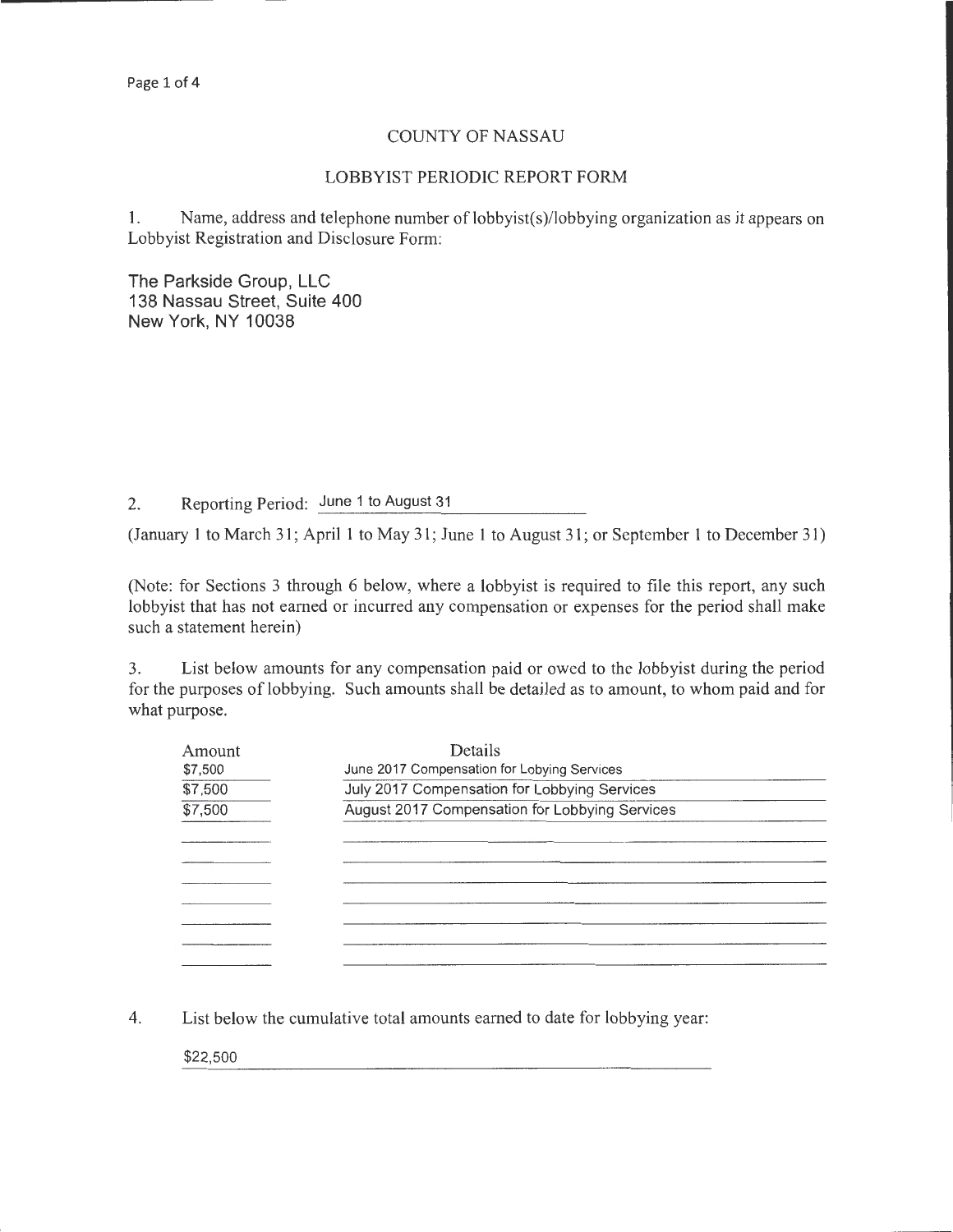5. List below amounts for any expenses expended or incurred by the lobbyist during the period for the purposes of lobbying. Such amounts shall be detailed as to amount, to whom paid and for what purpose.

| Amount<br>\$0 | Details                 |  |
|---------------|-------------------------|--|
|               |                         |  |
|               |                         |  |
|               |                         |  |
|               |                         |  |
|               |                         |  |
|               | $-$<br>________<br>____ |  |
|               |                         |  |

6. List below the cumulative total amounts expended to date for lobbying year:

\$0

(In lieu of completing 7 through 10 below, you may attach a copy of your Lobbyist Registration and Disclosure Form, provided the information has not changed.)

7. List whether and where the lobbyist(s)/lobbying organization is registered as a lobbyist (e.g. Nassau County, New York State):

New York City New York State

8. Name, address and telephone number of client(s) by whom, or on whose behalf, the lobbyist is retained, employed or designated.

Maidenbaum Property Tax Reduction Group, LLC 483 Chestnut Street Cedarhurst, New York 11516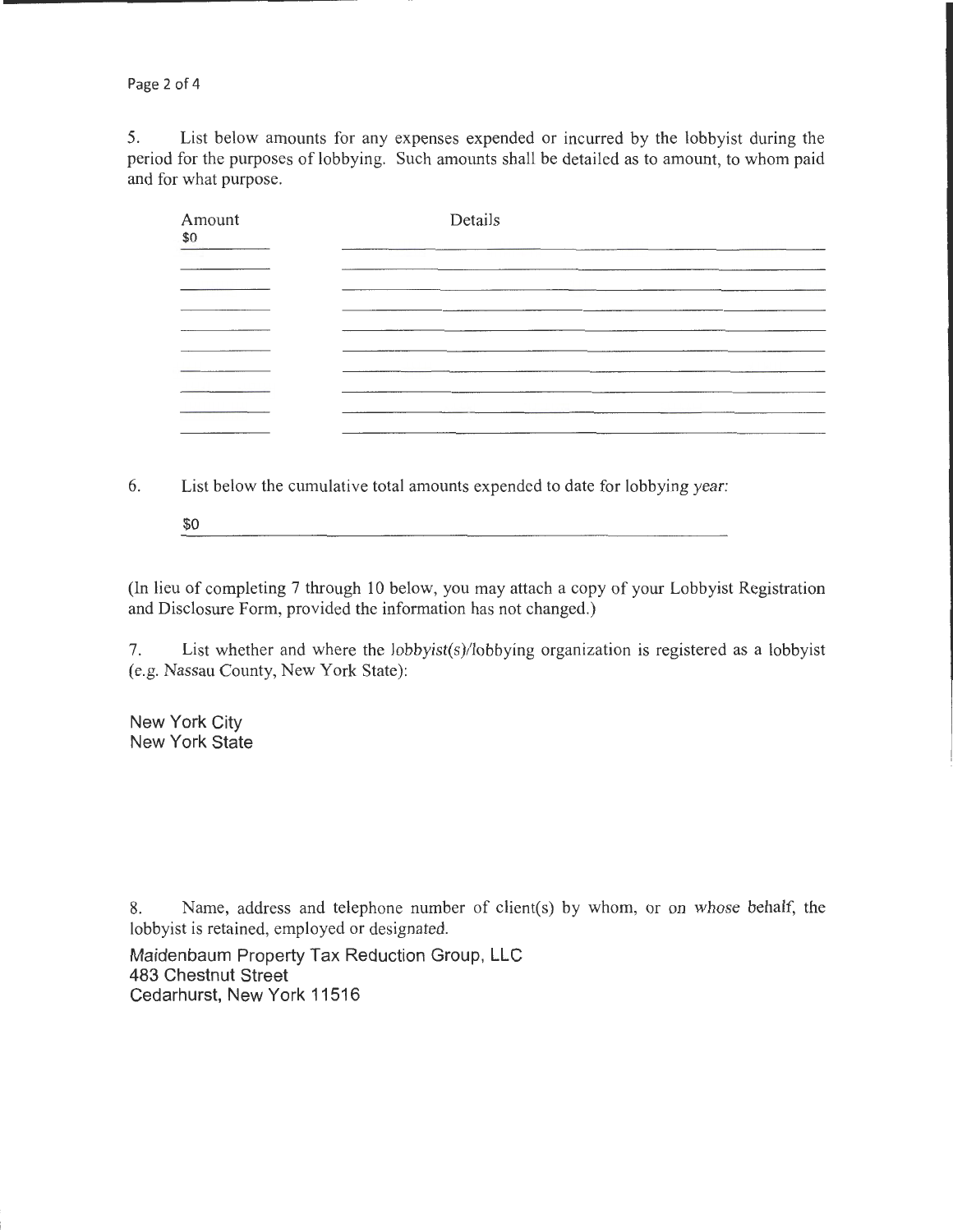9. Describe lobbying activity conducted, or to be conducted, in Nassau County, and identify client(s) for each activity listed, during the Reporting Period.

Property Tax Assessment

10. The name of persons, organizations or governmental entities before whom the lobbyist has lobbied during the period.

Legislator Laura Curran Legislator Kevan Abraham Legislator Joe Nicolello County Executive Mangano's Office